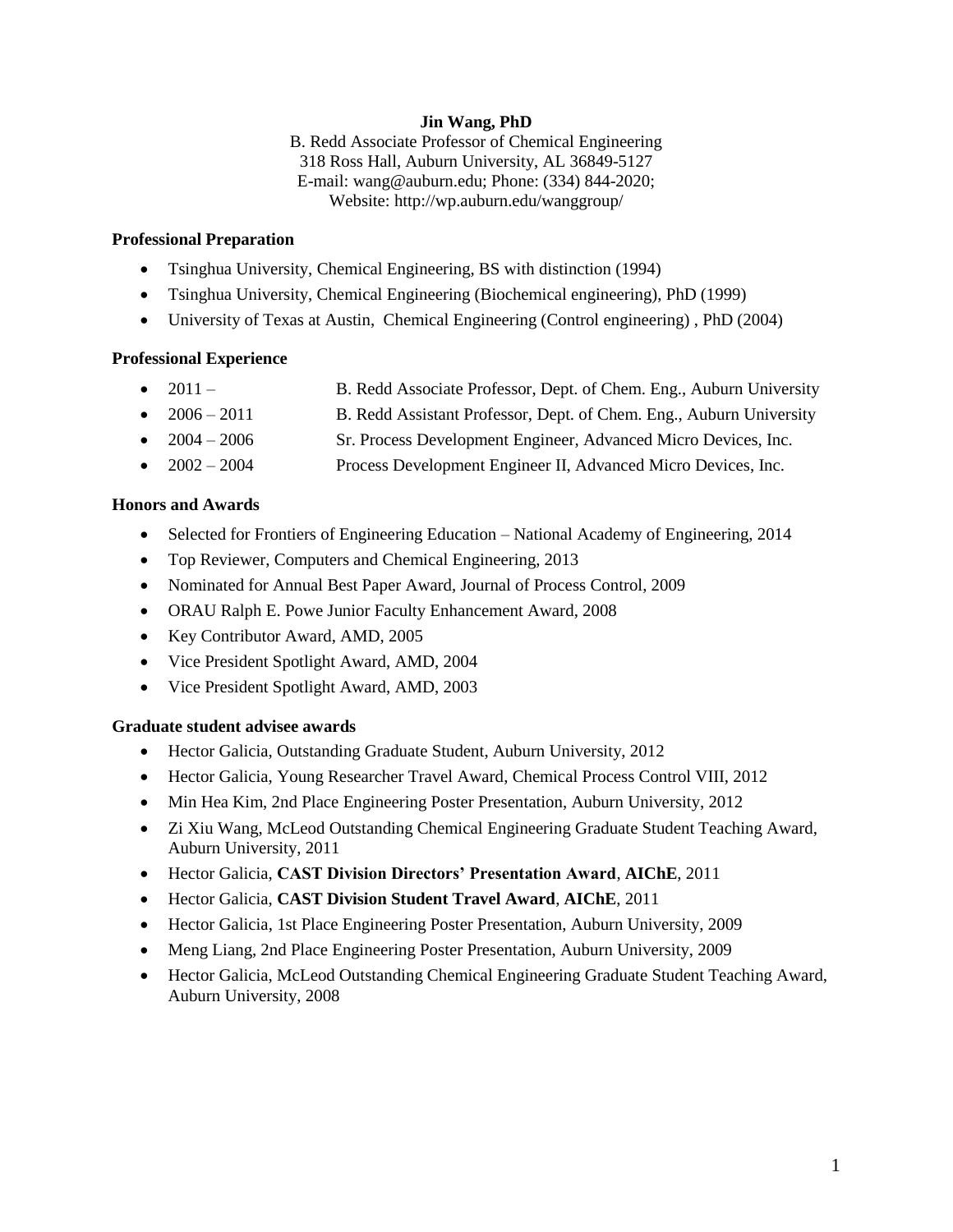# **Synergistic Activities**

- 1. Elected to Technical Committee of International Federation of Automatic Control (IFAC) TC 6.1 modeling and control of chemical and biological processes, Jan. 2013
- 2. Associate Editor for *Journal of Process Control*, since Jan 2014.
- 3. Session chair for International Symposium on Advanced Control of Chemical Process, July, 2012, Singapore, session chair and co-chair for American Control Conferences, AIChE Annual Conferences for multiple years
- 4. Reviewer for *AIChE Journal*, *Automatica, Industrial and Engineering Chemistry Research, Computers & Chemical Engineering, Biomass and Bioenergy*, *Journal of Bioscience and Bioengineering*, *Bioenergy*, *Journal of Process Control*, *IEEE Transactions on Semiconductor Manufacturing*, *IEEE Transactions on Control Systems Technology, IEEE Transactions on Industrial Informatics, etc.*
- 5. Reviewer and panel reviewer for NSF, USDA, ACS Petroleum Research Foundation, 2009 2014.
- 6. Senior member of American Institute of Chemical Engineers, member of Society for Industrial Microbiology and Biotechnology, American Society of Chemistry, Institute of Electrical and Electronics Engineers, Society for Industrial and Applied Mathematics, American Association for the Advancement of Science.

# **Patents Granted by US Patent and Trademark Office**

- 1. Wang J. & He Q.P., Enhanced state estimation method based on information credibility, US Patent 8,515,567, issued on August 20, 2013.
- 2. Wang J., Chong R.J. , Bode C.A. , Qin S.J. & Pasadyn A.J., Applying a self-adaptive filter to a drifting process, US Patent # 7,424,392, issued on September 9, 2008
- 3. He Q.P., Wang J. & Bode C.A., Method and apparatus for fast disturbance detection and classification, US Patent # 7,299,154, issued on November 20, 2007
- 4. Wang J. & Cherry G.A., Adjusting a sampling protocol in an adaptive control process, US Patent # 7,050,879, issued on May 23, 2006
- 5. Wang J. & Cherry G.A., Fault detection and classification based on calculating distances between data points, US Patent # 7,043,403, issued on May 9, 2006
- 6. Jenkins N.M., Wang J., Markle R.J., Coss, E. & Cusson B.K., Conflict resolution among multiple controllers, US Patent # 7,031,793, issued on April 18, 2006
- 7. Good R.P., Cherry G.A. & Wang J., Probability constrained optimization for electrical fabrication control, US Patent # 6,959,224, issued on October 25, 2005
- 8. Chong R.J. & Wang J., Method and apparatus for controlling a fabrication process based on a measured electrical characteristic, US Patent # 6,912,437, issued on June 28, 2005
- 9. Sonderman T.J., Wang J., Jenkins, N.M. & Coss, C., Process control based upon a metrology delay, US Patent # 6,834,213, issued on December 21, 2004
- 10. Chong R.J., Green E.O. & Wang J., Process control based on tool health data, US Patent # 6,804,619, October 12, 2004
- 11. Wang J., Coss E., Cusson B.K., Pasadyn A.J., Miller M.L., Jenkins N.M. & Bode C.A., Identifying a cause of a fault based on a process controller output, US Patent # 6,778,873, issued on August 17, 2004
- 12. Pasadyn A.J., Sonderman T.J. & Wang J., Dynamic targeting for a process control system, US Patent # 6,773,931, issued on August 10, 2004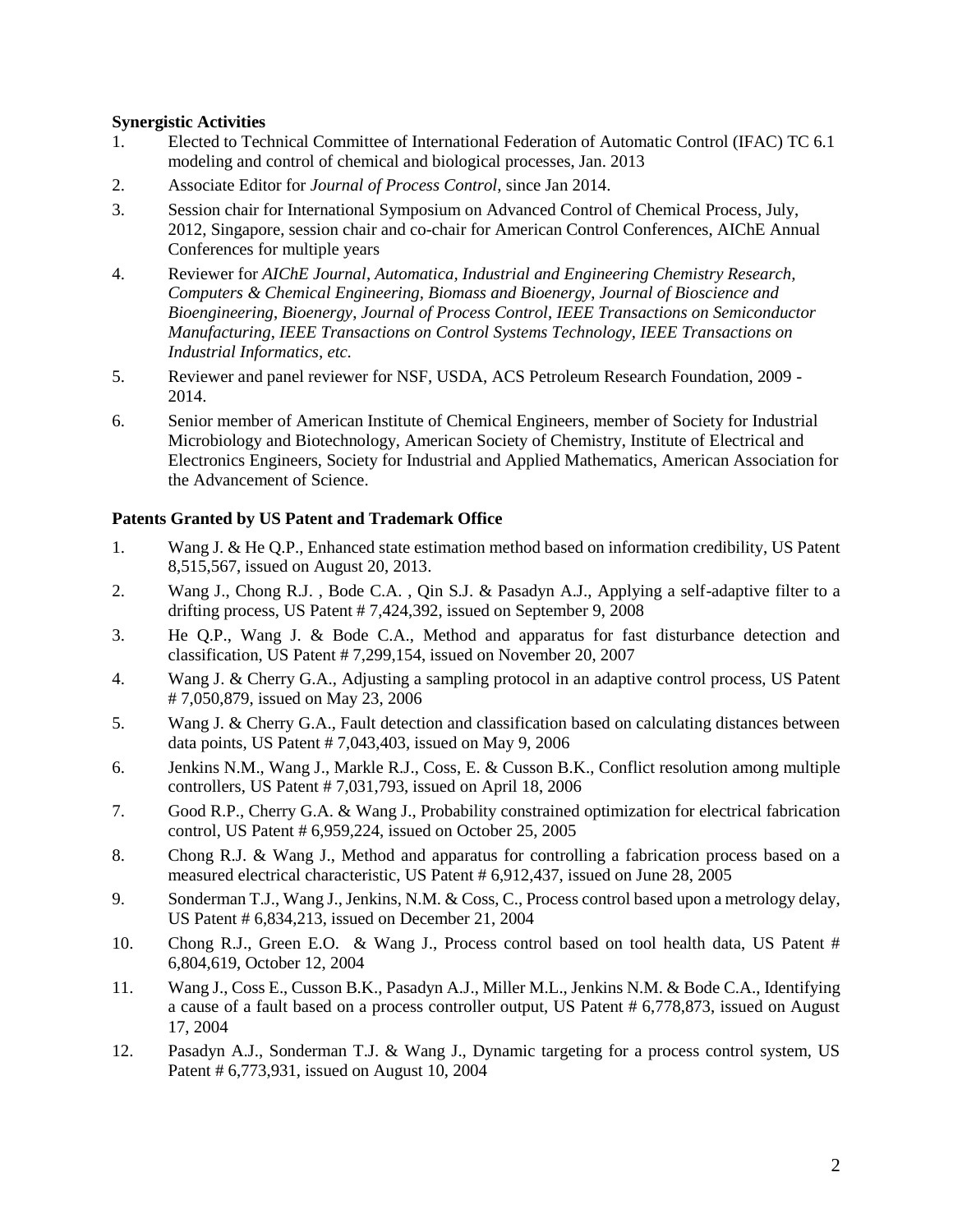13. Wang J. & Cusson B.K., Adjusting a sampling rate based on state estimation results, US Patent # 6,766,214, issued on July 20, 2004

# **Patents Pending at US Patent and Trademark Office**

- 14. **Wang J.**, He Q.P., A process monitoring framework based on statistics patterns, US Provisional Patent Application # 61/296,302, filed January 18, 2010.
- 15. **Wang J.**, He Q.P., Galicia H., Hodges R.E, Krishnagopalan G.A and Cullinan H.T., A subspace identification based dynamic soft sensor approach for digester control, US Provisional Patent Application # 61259462, filed on November 13, 2009.

# **Book Chapters**

1. He Q.P., **Wang J.** & Qin S.J. (2010), An alternative stiction modeling approach and comparison of different stiction models, in *Detection and Diagnosis of Stiction in Control Loops – State of the Art and Advanced Methods*, 37-59, Jelali, M. and Huang, B. (Eds.), Springer.

# **Peer-Reviewed Journal Articles**

- 1. Kim M., Liang M., He Q.P. & **Wang J.** (2014), A novel bioreactor for systematic study of coculture Systems, *Bioresource Technology*, to be submitted.
- 2. Damiani A., He Q.P. & **Wang J.** (2014), A system identification based approach for phenotype phase plane analysis, *Metabolic Engineering,* to be submitted.
- 3. Damiani A., He Q.P. & **Wang J.** (2014), An improved genome-scale network model for *Scheffersomyces stipitis*, *Biotechnology and Bioengineering,* to be submitted.
- 4. Wang Z., He Q.P. & **Wang J.** (2014), Comprehensive comparison of seven variable selection methods for PLS-based soft sensor modeling, *Journal of Process Control*, under review.
- 5. Damiani A., He Q.P. & **Wang J.** (2014), System-level evaluation of two genome-wide metabolic network models of Scheffersomyces stipitis, *Biotechnology and Bioengineering,* under review.
- 6. He Q.P. & **Wang J.** (2014), Valve Stiction quantification method based on a semi-physical valve stiction model, *Ind. Eng. Chem. Res.,* 53 (30), pp 12010–12022.
- 7. Damiani A., Kim M.H., & **Wang J.** (2014) An Improved Dynamic Method to Measure  $k_1$ a in Bioreactors, *Biotechnology and Bioengineering*, 111 (10), pp 2120-2125 .
- 8. Liang M., He Q.P. & **Wang J.** (2014), Understanding Xylose Metabolism of Scheffersomyces stipitis through a Central Carbon Metabolic Network Model, *Journal of Advanced Chemical Engineering Research*, Vol. 3 (1), 8-17.
- 9. Liang M., Damiani A., He Q.P. & **Wang J.** (2014), Elucidating xylose metabolism of *Scheffersomyces stipitis* by flux balance analysis integrated with principal component analysis, *ACS Sustainable Chemistry & Engineering*, 2014, 2 (1), pp 38–48. DOI: 10.1021/sc400265g
- 10. **Wang J.**, He Q.P. and Edgar T.F. (2013), State estimation for integrated moving average processes in high-mix semiconductor manufacturing, *Industrial & Engineering Chemistry Research*, in press, DOI: 10.1021/ie401537d.
- 11. Liang M., Kim M.H., He Q.P. & **Wang J.** (2013), Impact of pseudo-continuous fermentation on the ethanol tolerance of Scheffersomyces stipitis, *Journal of Bioscience and Bioengineering*, Vol. 116 (3), 319-326. DOI: 10.1016/j.jbiosc.2013.03.016
- 12. Galicia H.J., He Q.P. & **Wang J.** (2012), Comparison of the performance of a reduced-order dynamic PLS soft sensor with different updating schemes for digester control. *Control Engineering Practice*, Vol. 20, 747-760.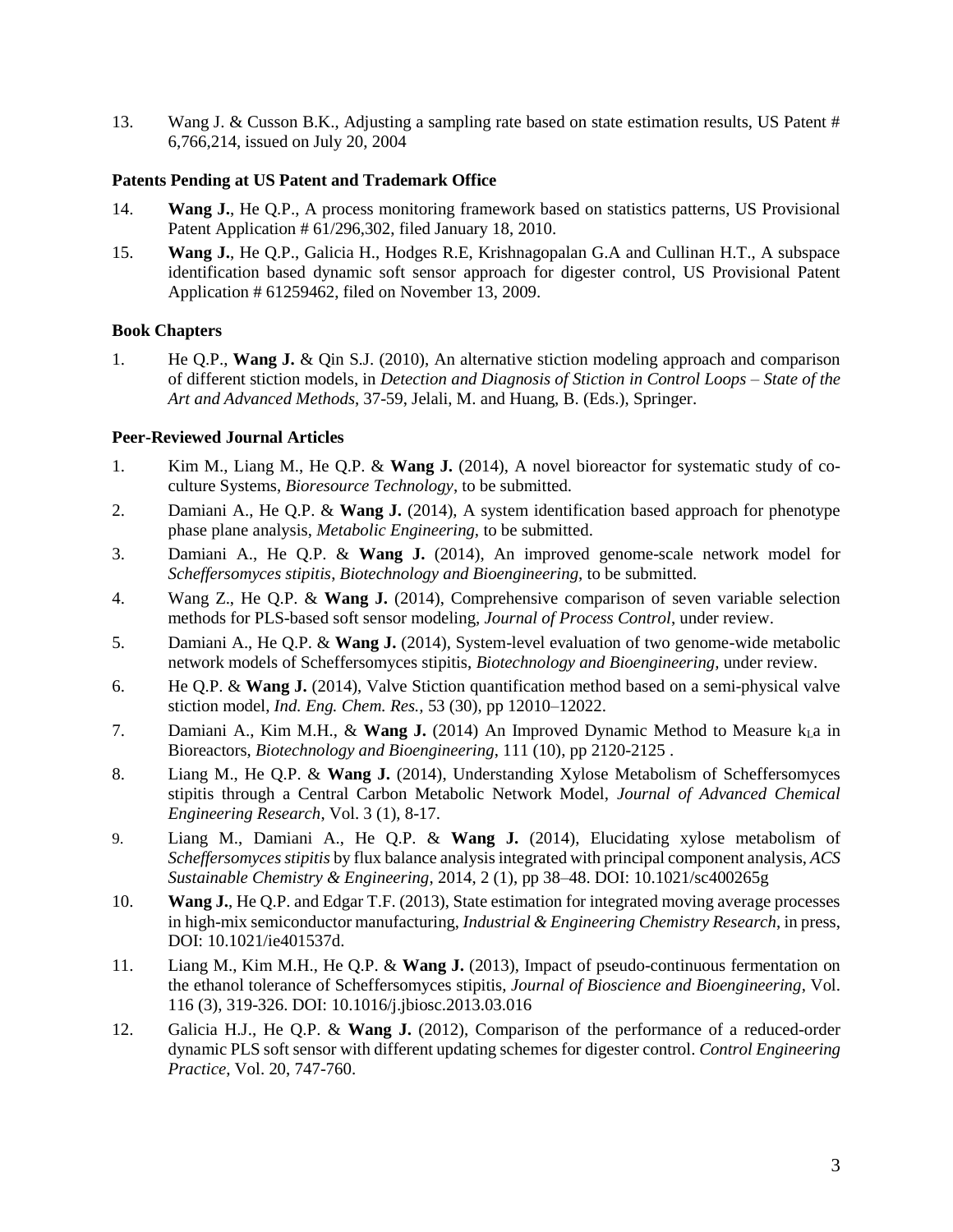- 13. He Q.P., **Wang J**., Mobley J.A., Richman J. and Grizzle W.E. (2011), Self-Calibrated Warping for Mass Spectra Alignment, *Cancer Informatics*, Vol. 10, 85-82.
- 14. Galicia H., He Q.P., **Wang J.**, (2011), A Reduced order soft sensor approach and its application to a continuous digester, *Journal of Process control*, Vol. 21(4), 489-500.
- 15. He Q.P. & **Wang J.** (2010), Statistics Pattern Analysis A New Process Monitoring Framework and Its Application to Semiconductor Batch Processes, *AIChE journal*, Vol. 57(1), 107-121.
- 16. **Wang J.** & He Q.P. (2010), Multivariate process monitoring based on statistics pattern analysis, *Industrial & Engineering Chemistry Research*, Vol. 49(17), 7858-7869
- 17. **Wang J.**, He Q.P. and Qin S.J. (2010), Stability analysis and optimal tuning of EWMA controllers: Gain adaptation vs. intercept adaptation, *Journal of Process Control*, Vol. 20 (2), 134-142, **nominated for the Annual Best Paper Award.**
- 18. **Wang, J.** (2010), Discussion on: "Closed-Loop Identification of MIMO Systems: A New Look at Identifiability and Experiment Design", *European Journal of Control*, Vol. 16(3), 240-241.
- 19. **Wang J.** (2010), Properties of EWMA controllers with gain adaptation, *IEEE Transactions on Semiconductor Manufacturing*, Vol. 23(2), 159-167.
- 20. He Q.P. & **Wang J.** (2010), Large-scale Semiconductor Process Monitoring Using a Fast Pattern Recognition Based Method, *IEEE Transactions on Semiconductor Manufacturing*, Vol. 23 (2), 194-200.
- 21. **Wang J.**, He Q.P. and Edgar T.F. (2009), On state estimation of high-mix semiconductor manufacturing, *Journal of Process Control*, Vol. 19 (2), 443-456.
- 22. He Q.P. & **Wang J.** (2007), Fault detection using K-nearest neighbor rule for semiconductor manufacturing (invited), *IEEE Transactions on Semiconductor Manufacturing*, Vol.20 (4), 345- 354.
- 23. Bode C.A., **Wang J.**, He Q.P. & Edgar T.F. (2007), Run-to-run control and state estimation in semiconductor manufacturing (invited), *Annual Reviews in Control*, Vol.31, 241-253.
- 24. He Q.P., **Wang J.**, Pottmann M. and Qin S.J. (2007), A Curve fitting method for detecting valve stiction in oscillating control loops, *Industrial & Engineering Chemistry Research*, vol.46 (13), 4549-4560.
- 25. **Wang J.** & He Q.P. (2007), A new Bayesian approach for fast disturbance detection and classification in microelectronics manufacturing, *IEEE Transactions on Semiconductor Manufacturing*, Vol.20 (2), 126-136.
- 26. **Wang J.** & Qin S.J. (2006), Closed-loop subspace identification using the parity space, *Automatica*, Vol. 42(2), 315-320.
- 27. Qin S.J., Cherry G., Good **Wang J.**, and Harrison C. (2006), Semiconductor manufacturing process control and monitoring: a fab-wide framework, *Journal of Process Control*, Vol.16, 179-191.
- 28. **Wang J.**, He Q.P., Qin S. J., Bode C. & Purdy M. (2005), Recursive least squares estimation for run-to-run control with metrology delay and its application to STI etch process, *IEEE Transactions on Semiconductor Manufacturing*, Vol. 18(2), 309-319.
- 29. He Q.P., **Wang J.** & Qin S. J. (2005), A new fault diagnosis method using fault directions in Fisher discriminant analysis, *AIChE Journal*, Vol. 51(2), 555-571.
- 30. **Wang J.** & Qin S.J. (2002), A new subspace identification approach based on principal component analysis. *Journal of Process Control*, Vol. 12(8), 841-855.
- 31. **Wang J.**, Liu Z., Luo J., He Q.P., Ding F. & Yuan N. (2000). Determination of zeta-potential by measuring electroosmotic flux in an alternating electric field and its application in the study of membrane fouling. *Separation Science and Technology*, 35(8), 1195-1206.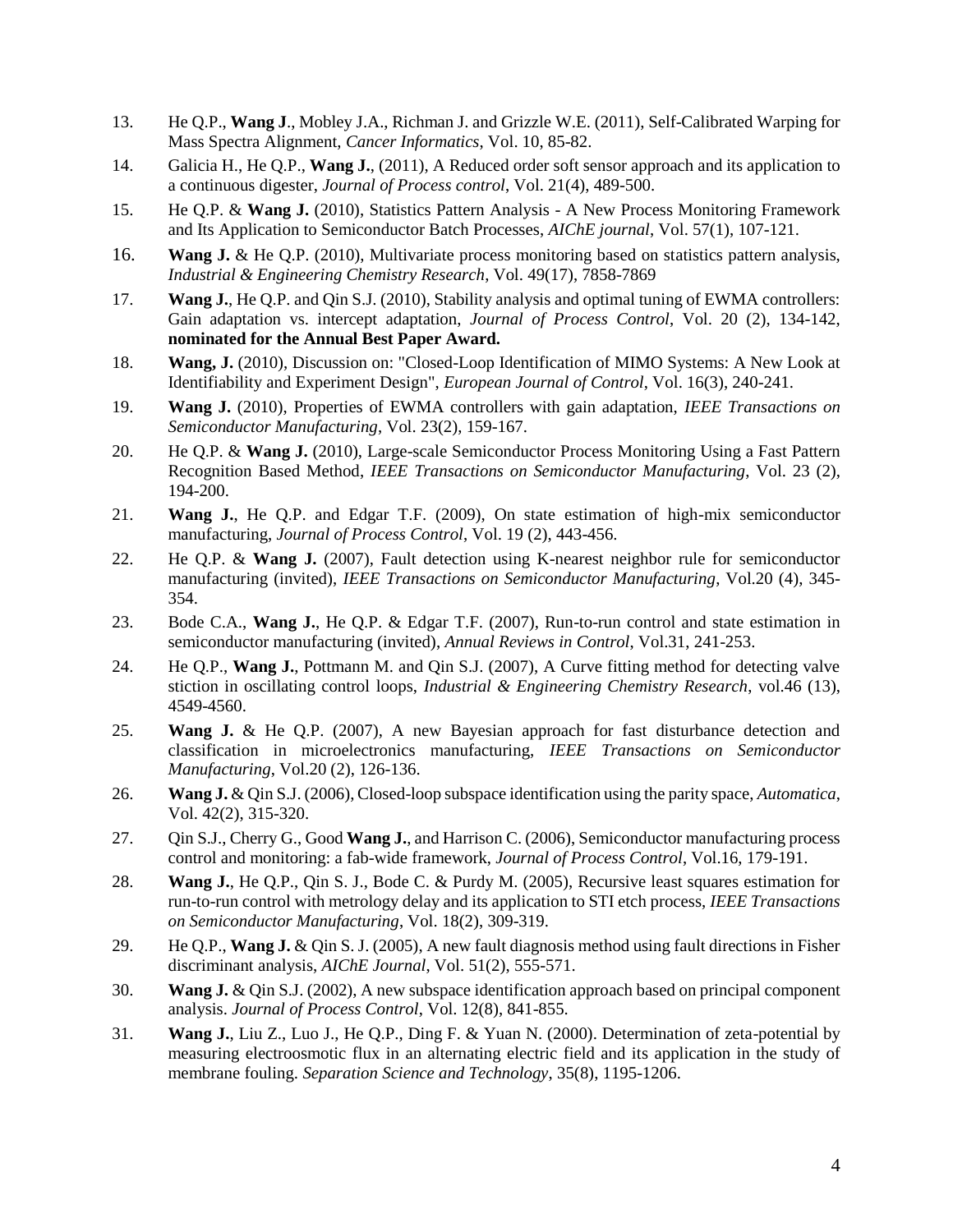- 32. **Wang J.**, Liu Z., Ding F. & Yuan N. (1999). Longitudinal distribution of pH in preparative electrophoresis in a multicompartment electrolyzer. *Separation Science and Technology*, 34(8), 1661-1677.
- 33. **Wang J.**, Liu Z., He Q.P., Luo J. & Yuan N. (1999). Characterization of membrane fouling process using zeta-potential. *Huagong Xuebao (Chinese)*, 50(5), 687-691.
- 34. Liu Z., **Wang J.**, Luo J., Ding F., & Yuan N. (1998). Application of multichannel flow electrophoresis to separation of biomolecules: a survey. *Journal of Molecular Recognition*, 11, 149- 150.
- 35. **Wang J.**, Liu Z., Luo J., Ding F. & Yuan N. (1998). pH value distribution model for multichannel flow electrophoresis. *Huagong Xuebao (Chinese)*, 49(5), 592-600.
- 36. Liu Z., **Wang J.**, Huang Z., Ding F., Shen Z. & Yuan N. (1996). Continuous separation of proteins by poly(vinyl alcohol) shielded multichannel flow electrophoresis. *Biotechnology Techniques*, 10(4), 253-256.
- 37. Liu Z., Zhao Y., **Wang J.**, Huang Z., Ding F. & Yuan N. (1996). Application of hydrophilic polymers in multichannel flow electrophoresis. *Tsinghua Science and Technology*, 1(4), 336-340.
- 38. Liu Z., Yang H., Huang Z., **Wang J.**, Ding F. & Yuan N. (1996). Multichannel flow electrophoresis in an alternating electric field. *Separation Science and Technology*, 31(16), 2257-2271.

# **Peer-Reviewed Conference Proceedings**

- 1. Wang Z., He Q.P., & **Wang J.** (2014), Comparison of different variable selection methods for partial least squares soft sensor development, *Proceedings of 2014 American Control Conference*, 3128-3133.
- 2. **Wang J.,** He Q.P., & Edgar T.E. (2013), Improved state estimation for high-mix semiconductor manufacturing, *Proceedings of 2013 American Control Conference*, 6664-6669.
- 3. He Q.P. & **Wang J.** (2013), Quantification of valve stiction based on a semi-physical model, *Proceedings of 2013 American Control Conference*, 4368-4373.
- 4. Liang M., He Q.P., Jeffries T.W. & **Wang J.** (2013), Elucidating xylose metabolism of *Scheffersomyces stipitis* by integrating principal component analysis with flux balance analysis, *Proceedings of 2013 American Control Conference*, 3783-3788.
- 5. He Q.P., Zhang R., **Wang J.**, Armstead III F., Walburn R., Taylor J.L., Johnson D.R., A modular approach of Integrating Biofuel Education into Chemical Engineering Curriculum, *Proceedings of 2013 ASEE annual conference*, paper 7518, June 23 - 26, 2013. Atlanta, GA.
- 6. He Q.P., **Wang J.**, Walburn R., Johnson D.R., Education On Biofuels Technology In Chemical Engineering, *Proceedings of Hawaii University International Conferences On Education & Technology*, June 10 - 12, Honolulu, HI, paper accepted.
- 7. Liang M., Kim M.H., He Q.P. & **Wang J.** (2012), Metabolic network analysis of xylose metabolism by *Scheffersomyces stipitis*, *Proceedings of Sun Grant Initiative 2012 National Conference*.
- 8. Kim M.H., Liang M., He Q.P. & **Wang J.** (2012), Simultaneous fermentation of glucose and xylose by co-culture in a novel bioreactor, *Proceedings of Sun Grant Initiative 2012 National Conference*.
- 9. Galicia H.J., He Q.P. & **Wang J.** (2012), Adaptive Kappa Number Prediction via Reduced-Order Dynamic PLS Soft Sensor for the Control of a Continuous Kamyr Digester, *Proceedings of Control Systems 2012*, 421-435.
- 10. Galicia H.J., **Wang J.** & He Q.P. (2012), Adaptive Outlier Detection and Classification for Online Soft Sensor Update, *Proceedings of the 2012 International Symposium on Advanced Control of Chemical Processes*, 402-407.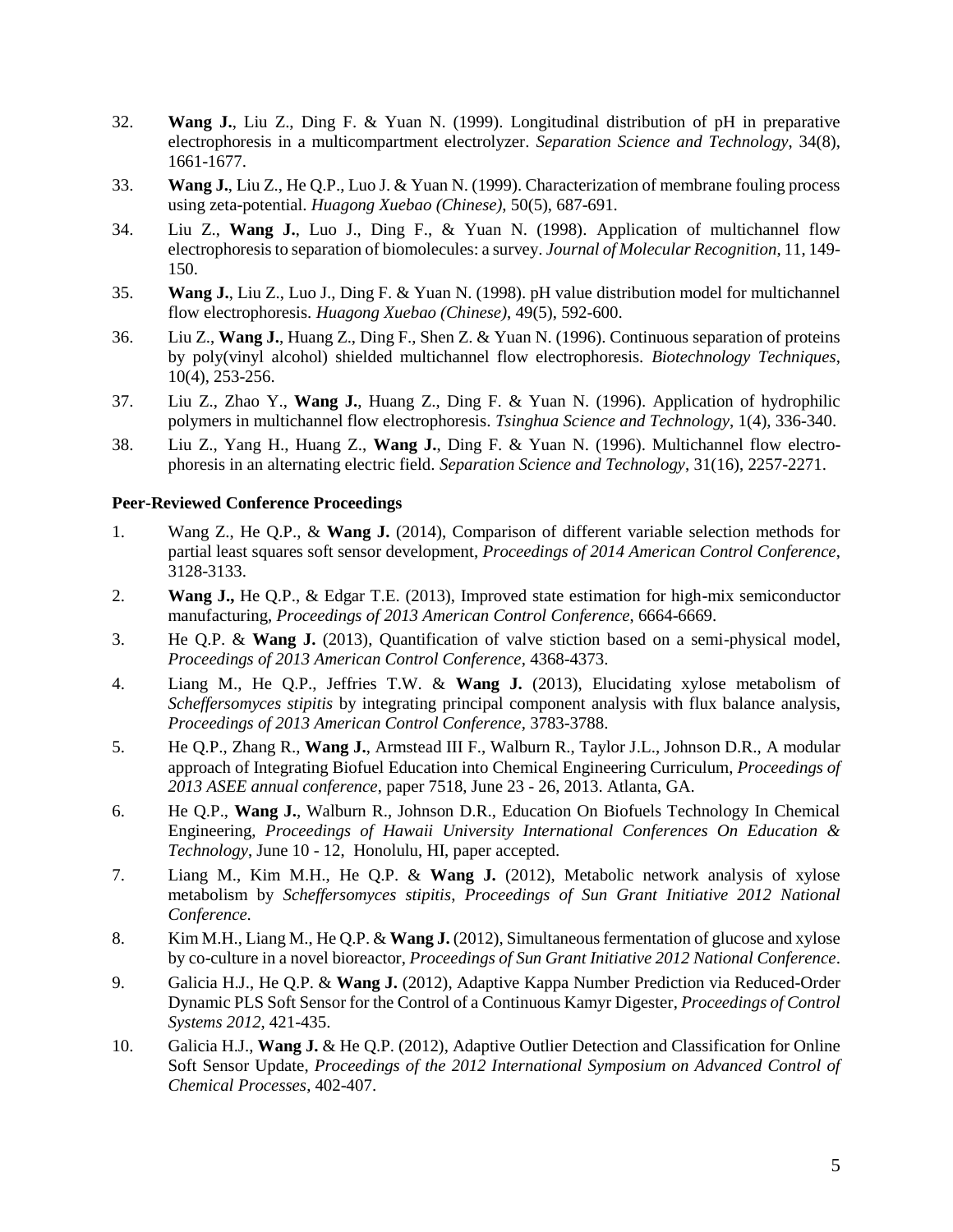- 11. Galicia H.J., **Wang J.** & He Q.P. (2012), A Comprehensive Evaluation of Statistics Pattern Analysis Based Process Monitoring, *Proceedings of the 2012 International Symposium on Advanced Control of Chemical Processes*, 39-44.
- 12. He Q.P., **Wang J.**, Galicia H.J., Stuber J. and Gill B. (2012), Statistics Pattern Analysis based Virtual Metrology for Plasma Etch Processes, *Proceedings of the 2012 American Control Conference*, 4897-4902.
- 13. Galicia H.J., He Q.P. & **Wang J.** (2012), Statistics Pattern Analysis based fault detection and diagnosis. *Chemical Process Control VIII conference*, paper 54.
- 14. Galicia H.J., He Q.P. & **Wang J.** (2012), A Bayesian supervisory approach of outlier detection for recursive soft sensor update. *Chemical Process Control VIII conference*, paper 55.
- 15. Galicia H.J., He Q.P. & **Wang J.** (2011), Recursive update of a reduced-order dynamic PLS soft sensor and its application to digester control. *Proceedings of 2011 ISA Automation Week*.
- 16. Galicia H.J., He Q.P. & **Wang J.** (2011), Statistics Pattern Analysis fault detection and diagnosis. *Proceeding of 2011 ISA Automation Week*.
- 17. **Wang J.**, He Q.P. and Edgar T.F. (2010), Control Performance Monitoring for Semiconductor Manufacturing Processes, *Proceedings of* 2010 *American Control Conference*, 7004-7009.
- *18.* He Q. P. and **Wang J.** (2010), A New Spectrum Alignment Algorithm and Comparison to Other Alignment Algorithms, *Proceedings of* 2010 *American Control Conference*, 1260-1265.
- *19.* He Q. P. and **Wang J.** (2010), Valve Stiction Modeling: First-Principles vs. Data-Driven Approaches, *Proceedings of* 2010 *American Control Conference*, 3777-3782.
- 20. **Wang J.** and He Q.P. (2008), EWMA Run-to-Run Controllers with Gain Updating: Stability and Sensitivity Analysis, *Proceedings of 2008 American Control Conference*, 2872-2877.
- 21. **Wang J.** and He Q.P. (2008), A Practical Solution for Continuous Digester Control Subspace Identification based Inferential Control Revisited (2008), *Proceedings of Advanced Control of Industrial Processes - International Conference*, 433-438.
- 22. He Q. P. and **Wang J.** (2008), Principal component based k-nearest neighbor rule for semiconductor process fault detection, *Proceedings of 2008 American Control Conference*, 1606- 1611.
- 23. He Q.P. and **Wang J.** (2008), Automatic quantification of control valve stiction based on datadriven models (2008), *Proceedings of Advanced Control of Industrial Processes - International Conference,* 347-352*.*
- 24. **Wang J.**, He Q.P. and Edgar T.F. (2007), A general framework for state estimation in high-mix semiconductor manufacturing, *Proceedings of 2007 American Control Conference*, 3636-3641.
- 25. **Wang J.** & He Q.P. (2005), An overlapping receding horizon approach to reduce delay of disturbance detection and classification using Bayesian statistics, *Proceedings of 2005 International Symposium on Semiconductor Manufacturing*, 402-405.
- 26. **Wang J.** & He Q.P. (2005), A new run-to-run method for oxide CMP processes, *Proceedings of SPIE's International Symposium on advanced microelectronic manufacturing*, Vol. 5755, 9-17.
- 27. **Wang J.** & Qin S.J. (2004), Subspace identification using the parity space, *Proceedings of the 7th International Conference on Dynamics and Control of Process Systems.*
- 28. Qin S.J., Cherry G., Good R., **Wang J.**, & Harrison C. (2004), Control and monitoring of semiconductor manufacturing processes: challenges and opportunities, *Proceedings of the 7th International Conference on Dynamics and Control of Process Systems.*
- 29. **Wang J.**, Qin S.J., Bode C., & Purdy M. (2003), Recursive least squares estimation and its application to shallow trench isolation, *Proceedings of SPIE's International Symposium on advanced microelectronic manufacturing*, Vol. 5044, 109-120.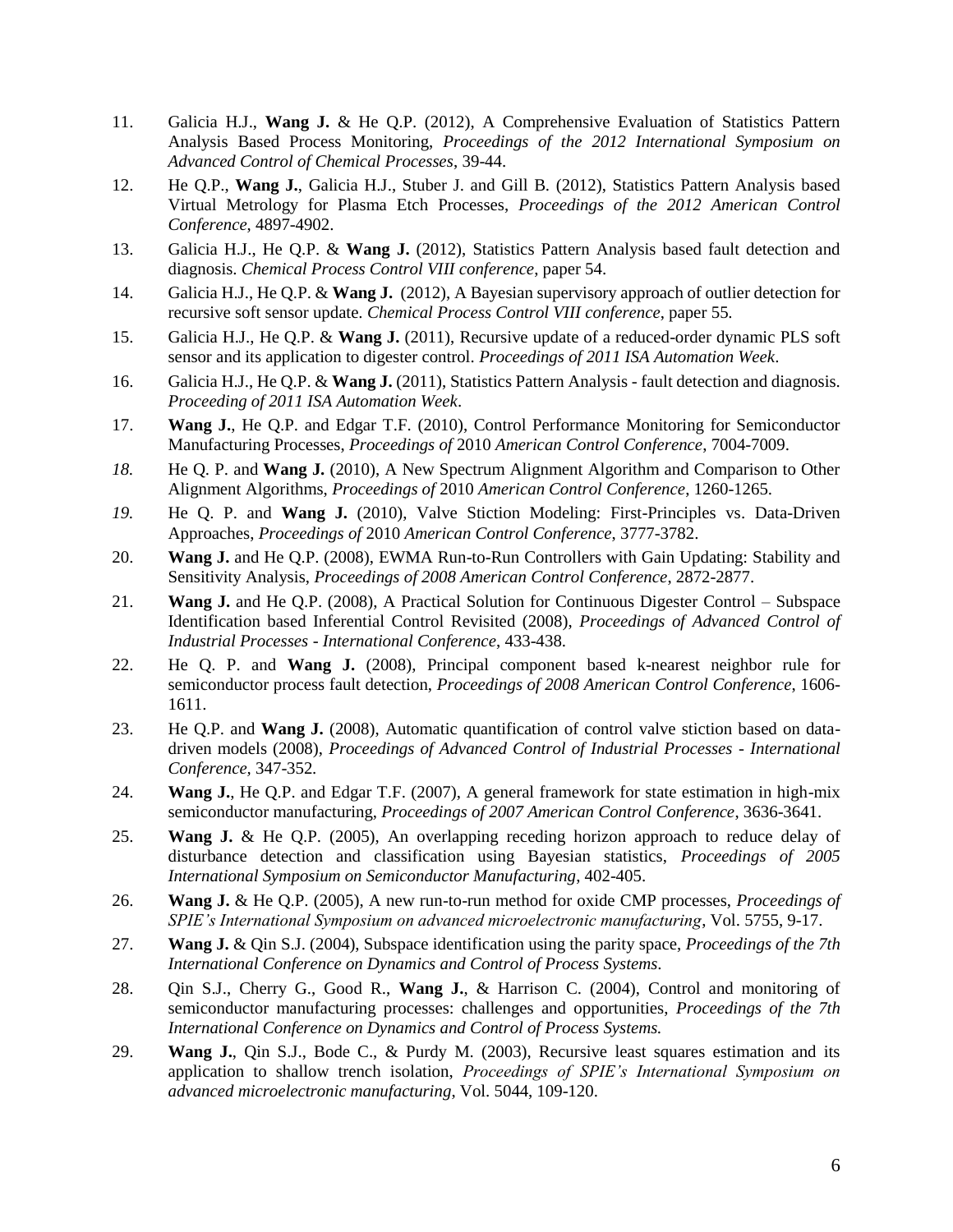- 30. **Wang J.** & Qin S. J. (2001). Principal component analysis for errors-in-variables subspace identification, *Proceedings of the 40th IEEE Conference on Decision and Control*, vol. 4, 3936- 3941.
- 31. Liu Z., **Wang J.**, Feng S., Shen Z., Ding F. & Yuan N. (1997). Recent development in multichannel flow electrophoresis, *Proceedings of the Second Sino-American Conference On Chemical Engineering*, 1075-1078, April 1997, Beijing, P.R. China.
- 32. Du J., **Wang J.**, Hu H., Zhu D., Ding F. & Yuan N. (1994). Characterization of gas distribution zone in a bubble column. *Proceedings of the 7th National Conference on Chemical Engineering (Chin.)*, 982-986, July 1994, Beijing, P. R. China.
- 33. Du J., **Wang J.**, Zhu D., Ding F. & Yuan N. (1994). Characterization of transition from gas distribution zone to steady zone in a bubble column. *Proceedings of the 7th national Conference on Chemical Engineering (Chinese)*, 987-990.
- 34. Liu Z., Zhu D., **Wang J.**, Ding F. & Yuan N. (1994). pH model for a new chromatography electrophoresis process. *Proceedings of the 7th National Conference on Chemical Engineering (Chinese)*, 1405-1408.

# **Invited Seminars & Lectures**

- 1. **Wang J.** (2014), Systems engineering approaches to the study of biological systems and industrial processes, Invited Seminar, Department of Chemical and Biomolecular Engineering, Vanderbilt University
- 2. **Wang J.** (2014), Systems engineering approaches to the study of microbes, Invited Seminar, Prof. Lidstrom's group, University of Washington.
- 3. **Wang J.** (2013), Systems engineering approaches to the study of industrial processes and biological systems, Invited Seminar, Department of Chemical Engineering, University of Pittsburgh
- 4. **Wang J.** (2013), Systems engineering approaches to the study of industrial processes and biological systems, Invited Seminar, School of Chemical and Biomolecular Engineering, Georgia Institute of Technology
- 5. **Wang J.** (2013), Experimental and In Silico Fermentation of Mixed Sugars for Lignocellulosic Ethanol Production, Invited Seminar, Dave C. Swalm School of Chemical Engineering, Mississippi State University
- 6. **Wang J.** (2012), Data-Driven Systems Engineering Approaches and Their Applications in Industrial Processes, Invited Seminar, Department of Chemical Engineering, The University of Texas at Austin.
- 7. **Wang J.** (2012), Experimental and *In Silico* Fermentation of Mixed Sugars for Lignocellulosic Ethanol Production, Invited Seminar, School of Life Science and Technology, Dalian University of Technology, P.R. China
- 8. **Wang J.** (2012), Data-Driven Systems Engineering Approaches and Their Applications in Industrial Processes, Invited Seminar, School of Control Science and Engineering, Dalian University of Technology, P.R. China
- 9. **Wang J.** (2006), Closed-loop Subspace Identification using the Parity Space, Invited Seminar, Department of Chemical Engineering, Massachusetts Institute of Technology
- 10. **Wang J.** (2006), Closed-loop Subspace Identification using the Parity Space, Invited Seminar, Mork Family Department of Chemical Engineering and Material Science, University of Southern California
- 11. **Wang J.** (2006), Closed-loop Subspace Identification using the Parity Space, Invited Seminar, Department of Chemical Engineering, Auburn University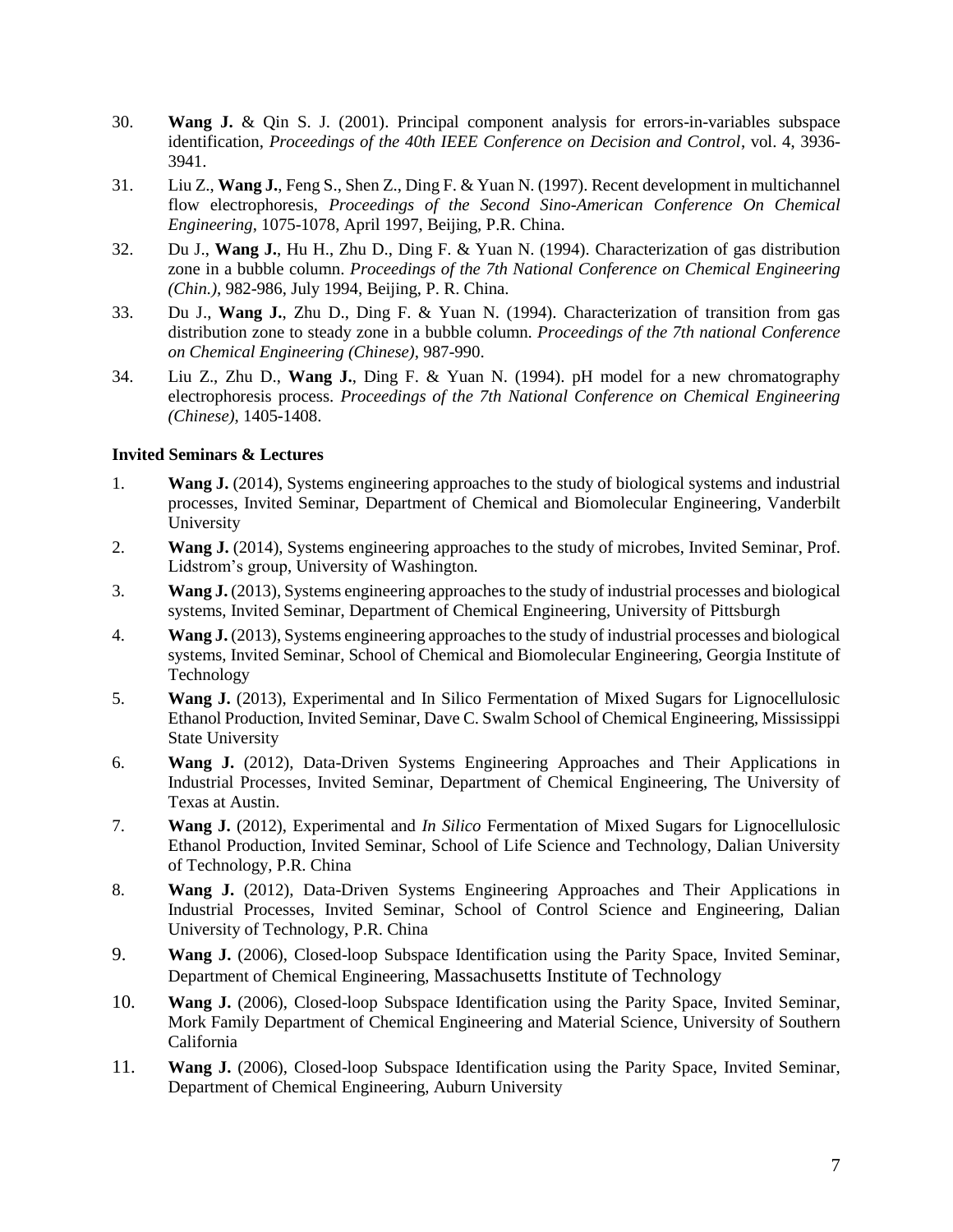#### **Presentations at National and International Meetings**

- 1. Damiani A., He Q.P. and **Wang J.**, A system identification based approach for phenotype phase plane analysis, AIChE Annual Meeting, Nov. 16 - 21, 2014, Atlanta, GA
- 2. Damiani A., He Q.P. and **Wang J.**, An improved genome-scale network model for Scheffersomyces stipitis, AIChE Annual Meeting, Nov. 16 - 21, 2014, Atlanta, GA
- 3. Stone K., He Q.P. and **Wang J.**, Biological conversion of methane: a comprehensive review, AIChE Annual Meeting, Nov. 16 - 21, 2014, Atlanta, GA
- 4. Kim M., Damiani A., He Q.P. and **Wang J.**, Kinetic modeling of co-cultured Saccharomyces cerevisiae and Scheffersomyces stipitis, AIChE Annual Meeting, Nov. 16 - 21, 2014, Atlanta, GA
- 5. Wang Z., He Q.P. and **Wang J.**, New criteria for evaluating variable selection performance, AIChE Annual Meeting, Nov. 16 - 21, 2014, Atlanta, GA
- 6. Damiani A., He Q.P., Jeffries T. and **Wang J.**, Comprehensive evaluations of two genome-scale models of Scheffersomyces stipitis, Metabolic Engineering Conference X, June. 15 – June 19, 2014, Vancouver, BC, Canada
- 7. Damiani A., He Q.P. and **Wang J.**, A system identification based framework for metabolic network analysis and its application to genome scale models of Scheffersomyces stipitis, 36th Symposium on Biotechnology for Fuels and Chemicals Apr. 28-May 1, 2014, Clearwater Beach, FL
- 8. He Q.P., **Wang J.**, Educate chemical engineers for renewable and sustainable fuels and chemicals: opportunities and challenges, 2014 ASEE Southeastern Section Conference, Mercer University School of Engineering, Mar. 30 – Apr. 1, 2014, Macon, GA
- 9. **Wang J.**, He Q.P. and Edgar T., Non-threaded Run-to-Run Control, 14<sup>th</sup> European Advanced Process Control and Manufacturing Conference, Apr. 7-9, 2014, Rome, Italy
- 10. He Q.P and **Wang J.**, A New Virtual Metrology Approach for Semiconductor Manufacturing Processes, 14<sup>th</sup> European Advanced Process Control and Manufacturing Conference, Apr. 7-9, 2014, Rome, Italy
- 11. Liu J, Damiani A, **Wang J.**, *In silico* characterization of fermentative metabolism in recombinant *S. cerevisiae*. AIChE Southern Regional Conference; Mar 21-23, 2014; Mayaguez, Puerto Rico.
- 12. Liu J, Gupta P, Damiani A, **Wang J.**, An improved genome-scale metabolic network model of *Scheffersomyces stipitis*. Nov. 3-8, 2013, San Francisco, CA.
- 13. Damiani A., Kim M.H., Liang M., and **Wang J.**, A modified dynamic method for measuring  $k<sub>l</sub> a$ , AIChE Annual Meeting, Nov. 3-8, 2013, San Francisco, CA
- 14. Damiani A., He Q.P., and **Wang J.**, Comprehensive evaluation of two genome-wide metabolic network models on *Scheffersomyces stipitis*, AIChE Annual Meeting, Nov. 3-8, 2013, San Francisco, CA
- 15. Wang Z., He Q.P., and **Wang J.**, Comparison of different variable selection methods for PLS soft sensor development, AIChE Annual Meeting, Nov. 3-8, 2013, San Francisco, CA
- 16. Kim M.H., Liang M., He Q.P. and **Wang J.**, A novel co-culture system for pseudo-continuous ethanolic fermentation from lignocellulosic sugars, AIChE Annual Meeting, Nov. 3-8, 2013, San Francisco, CA
- 17. **Wang J.**, He Q.P., Edgar T and Stuber J., A new advanced process control framework for highmix semiconductor manufacturing, **Keynote Speak**, APC XXIII, Oct. 14-16, 2013, Ann Arbor, MI
- 18. He Q.P., & **Wang J.**, Reducing Energy and Chemical Consumption in Kraft Pulping Process through a Soft Sensor Enabled Self-adaptive Control Approach, The 3rd International Conference on Sustainable Chemical Product and Process Engineering (SCPPE 2013), May 27-30, 2013, Dalian, China
- 19. Liang M., He Q.P., & **Wang J.**, Elucidating xylose metabolism of *Scheffersomyces stipitis* for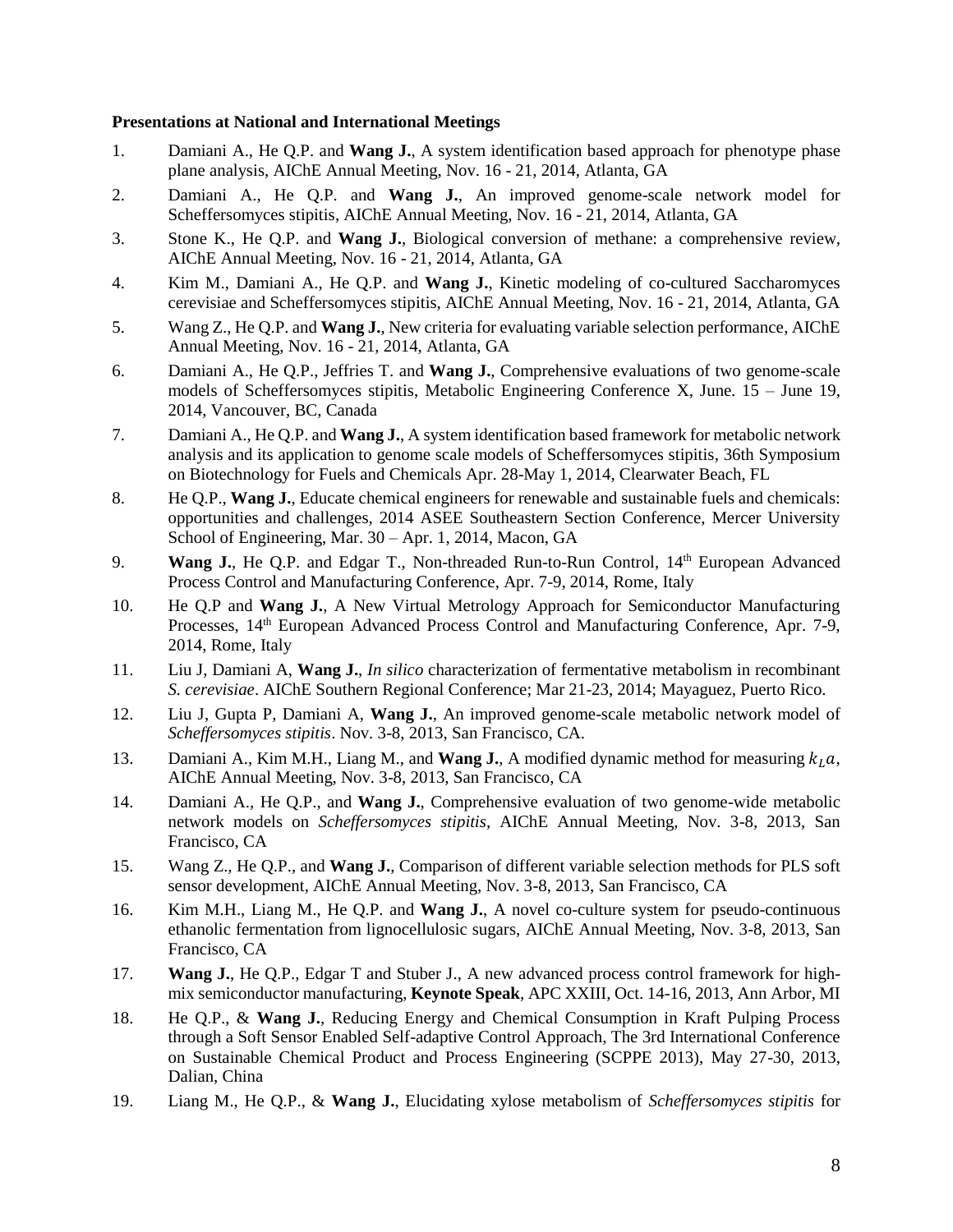lignocellulosic ethanol production, The 3rd International Conference on Sustainable Chemical Product and Process Engineering (SCPPE 2013), May 27-30, 2013, Dalian, China

- 20. Liang M., He Q.P., & **Wang J.**, Rational design of cofactor engineering strategies through metabolic network analysis, 35th Symposium on Biotechnology for Fuels and Chemicals, Apr 29 – May 2, 2013, Portland, OR.
- 21. Damiani A., He Q.P., & **Wang J.**, Comprehensive Evaluation of Two Genome-Wide Metabolic Network Models on *Scheffersomyces stipitis*, 35th Symposium on Biotechnology for Fuels and Chemicals, 2013, Portland, OR.
- 22. **Wang J.**, He Q.P. & Edgar T.F., Improved state estimation for high-mix semiconductor manufacturing, AIChE annual meeting, 2012, Pittsburgh, PA.
- 23. He Q.P. & **Wang J.**, A semi-physical valve stiction model and its application for stiction quantification, AIChE annual meeting, 2012, Pittsburgh, PA.
- 24. Liang M., Kim M.H., He Q.P., Jeffries T & **Wang, J.**, metabolic network modeling of redox balancing and ethanol production in *Scheffersomyces stipitis*, AIChE annual meeting, 2012, Pittsburgh, PA.
- 25. Galicia H.J., He Q.P. & **Wang J.**, Intelligent recursive soft sensor adaptation via Bayesian outlier detection and classification, AIChE annual meeting, 2012, Pittsburgh, PA.
- 26. Kim, M.H., Liang, M., He, Q.P. & **Wang, J.**, Efficient bioconversion of glucose/xylose mixtures for ethanol production using a novel co-culture system, AIChE annual meeting, 2012, Pittsburgh, PA.
- 27. Kim, M.H., Liang, M., He, Q.P. & **Wang, J.**, Pseudo-continuous fermentation an effective way to study the dynamics of co-culture systems. 34th Symposium on Biotechnology for Fuels and Chemicals, 2012, New Orleans, LA.
- 28. Liang, M., Kim, M.H., He, Q.P. & **Wang, J.**, Reconstruction of the central carbon metabolism of *Pichia stipitis*. 34th Symposium on Biotechnology for Fuels and Chemicals, 2012, New Orleans, LA
- 29. Liang, M., Kim, M.H., He, Q.P. & **Wang, J.**, Elucidation of redox balance in xylose fermentation with Pichia stipitis. 34th Symposium on Biotechnology for Fuels and Chemicals, 2012, New Orleans, LA
- 30. Galicia H.J., He Q.P. & **Wang J.**, Fault detection and diagnosis in the Statistics Pattern Analysis framework. AIChE annual meeting, 2011, Minneapolis, MN.
- 31. Galicia H.J., He Q.P. & **Wang J.**, Online outlier detection with a Bayesian supervisory approach for recursive soft sensor update. AIChE annual meeting, 2011, Minneapolis, MN.
- 32. Kim, M.H., Liang, M., He, Q.P. & Wang, J., Pseudo-Continuous Fermentation Using a Novel Bioreactor to Facilitate the Study of a Co-Culture System for Ethanol Production. AIChE annual meeting, Oct. 16-21, 2011, Minneapolis, MN.
- 33. He Q.P. & **Wang J.**, Multivariate statistical analysis based statistics pattern analysis, AIChE annual meeting, 2010, Salt Lake City, UT
- 34. Galicia H.J., He Q.P., **Wang J.**, Hodges R., Krishnagopalan G., Cullinan H., Outlier detection and process monitoring with application to a recursive soft sensor update for digester control, AIChE annual meeting, 2010, Salt Lake City, UT
- 35. Liang M., He Q.P. & **Wang J.**, Pseudo-continuous operation: an effective way to improve ethanol tolerance of *Pichia stipitis* in hexose/pentose fermentation, The Society for Industrial Microbiology Annual Meeting, August 1-5, 2010, San Francisco, CA.
- 36. Liang M., He Q.P. and **Wang J.**, Improving Ethanol Tolerance of *Pichia stipitis* Via Continuous Fermentation with Cell Retention, AIChE Annual Meeting, November 8-13, 2009. Nashville, TN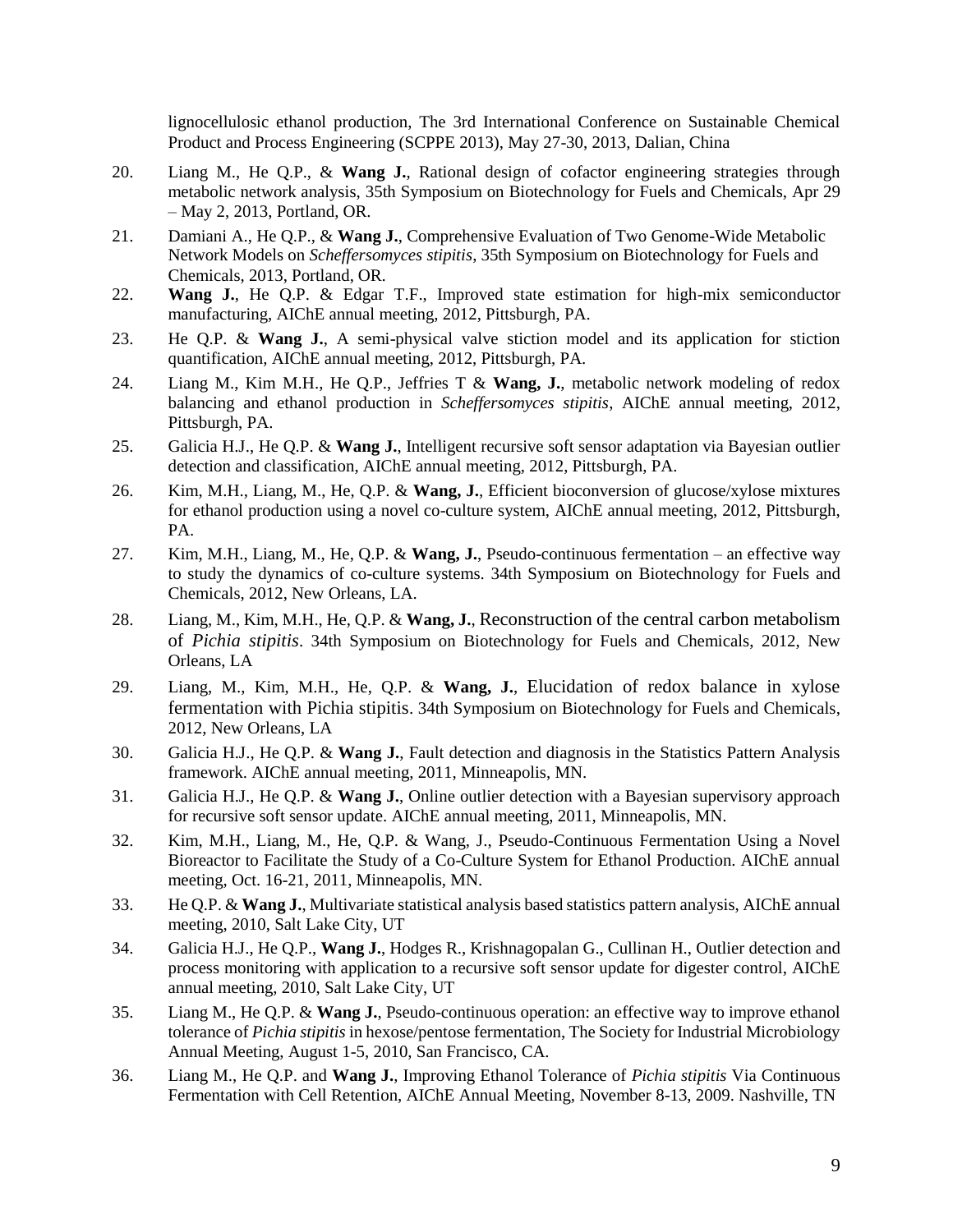- 37. Galicia1 H., He Q.P., **Wang J.**, Hodges R.E, Krishnagopalan G.A and Cullinan H.T., A Multi-Model Recursive Dynamic Soft Sensor for Digester Control, AIChE Annual Meeting, November 8-13, 2009. Nashville, TN
- 38. Akanda M., **Wang J.**, Cheng Z.Y. and Chin B., Investigation on Effects of Different Factors on Biosensor Performance via Numerical Simulation, AIChE Annual Meeting, November 8-13, 2009. Nashville, TN
- 39. He Q.P. and **Wang J.**, Statistics Pattern Analysis and Its Application to Semiconductor Process Monitoring, AIChE Annual Meeting, November 8-13, 2009. Nashville, TN
- 40. He Q.P. and **Wang J.**, Valve Stiction Modeling: Data-Driven Vs. First Principles, AIChE Annual Meeting, November 8-13, 2009. Nashville, TN
- 41. **Wang J.**, He Q.P., Edgar T.F., Control Performance Monitoring for EWMA Controllers, AEC/APC Symposium XXI, September 27-30, 2009, Ann Abhor, MI
- 42. He Q.P. and **Wang J.**, Fundamental Properties of Statistics Pattern Analysis, AEC/APC Symposium XXI, September 27-30, 2009, Ann Abhor, MI
- 43. Akanda MH, **Wang J**, Chin B & Zheng ZY (2008), Elucidation of Biosensing Processes through Simulation, *AIChE 2008 Annual Meeting*, Nov 16-21, Philadelphia, PA
- 44. Galicia H, He QP & **Wang J** (2008), A Subspace Identification Based Dynamic Soft Sensor Approach for Digester Control, *AIChE 2008 Annual Meeting*, Nov 16-21, Philadelphia, PA
- 45. He QP & **Wang J** (2008), A New Algorithm for Spectrum Alignment by Maximizing Correlations among Signature Peaks, *AIChE 2008 Annual Meeting*, Nov 16-21, Philadelphia, PA
- 46. He QP & **Wang J** (2008), A Correlation Pattern based Algorithm for Process Monitoring, *AIChE 2008 Annual Meeting*, Nov 16-21, Philadelphia, PA
- 47. He QP & **Wang J** (2008), Valve Stiction Detection and Quantification in Oscillatory Control Loops, *AIChE 2008 Annual Meeting*, Nov 16-21, Philadelphia, PA
- 48. He Q.P. & **Wang J.** (2008), A Novel Non-Threaded FDC Framework for High-Mix Semiconductor Manufacturing, *AEC/APC Symposium XX,* Oct 4 – 8, Salt Lake City, UT
- 49. **Wang J.** & He Q.P. (2008), A novel approach for cancer diagnosis and prognosis using omics data, 5th NIH Early Detection Research Network Scientific Workshop, Mar. 17-20, Bethesda, MD
- 50. Chen Y. & **Wang J.** (2007), Mathematical modeling of sugar fermentation in bioethanol production, *60th Annual Meeting of the Southeastern Branch of the American Society for Microbiology*, Nov. 8-10,Auburn, AL.
- 51. He Q.P, **Wang J.** & Barnes M. (2007), Ovarian cancer early detection using proteomic data a systems engineering approach for biomarker discovery, *AIChE 2007 Annual Meeting*, Nov. 4-9, Salt Lake City, UT.
- 52. **Wang J.** & Chen Y. (2007), Ovarian cancer detection: understanding proteomic data through chemometric approaches, *AIChE 2007 Annual Meeting*, Nov. 4-9, Salt Lake City, UT.
- 53. **Wang J.**, He Q.P, Hodges, R., Krishnagopalan, G. & Cullinan H. (2007), Inferential control of a continuous digester: a practical perspective, *AIChE 2007 Annual Meeting*, Nov. 4-9, Salt Lake City, UT.
- 54. **Wang J.** (2007), EWMA controllers with gain updating stability and sensitivity analysis, *AIChE 2007 Annual Meeting*, Nov. 4-9, Salt Lake City, UT.
- 55. He Q.P & **Wang J.** (2007), Further evaluation on a valve stiction detection method its capabilities and limitations, *AIChE 2007 Annual Meeting*, Nov. 4-9, Salt Lake City, UT.
- 56. **Wang J.** (2007), Stability and sensitivity analysis of an EWMA controllers with gain updating, *AEC/APC Symposium XIX*, Sep. 15-20, Indian Wells, CA